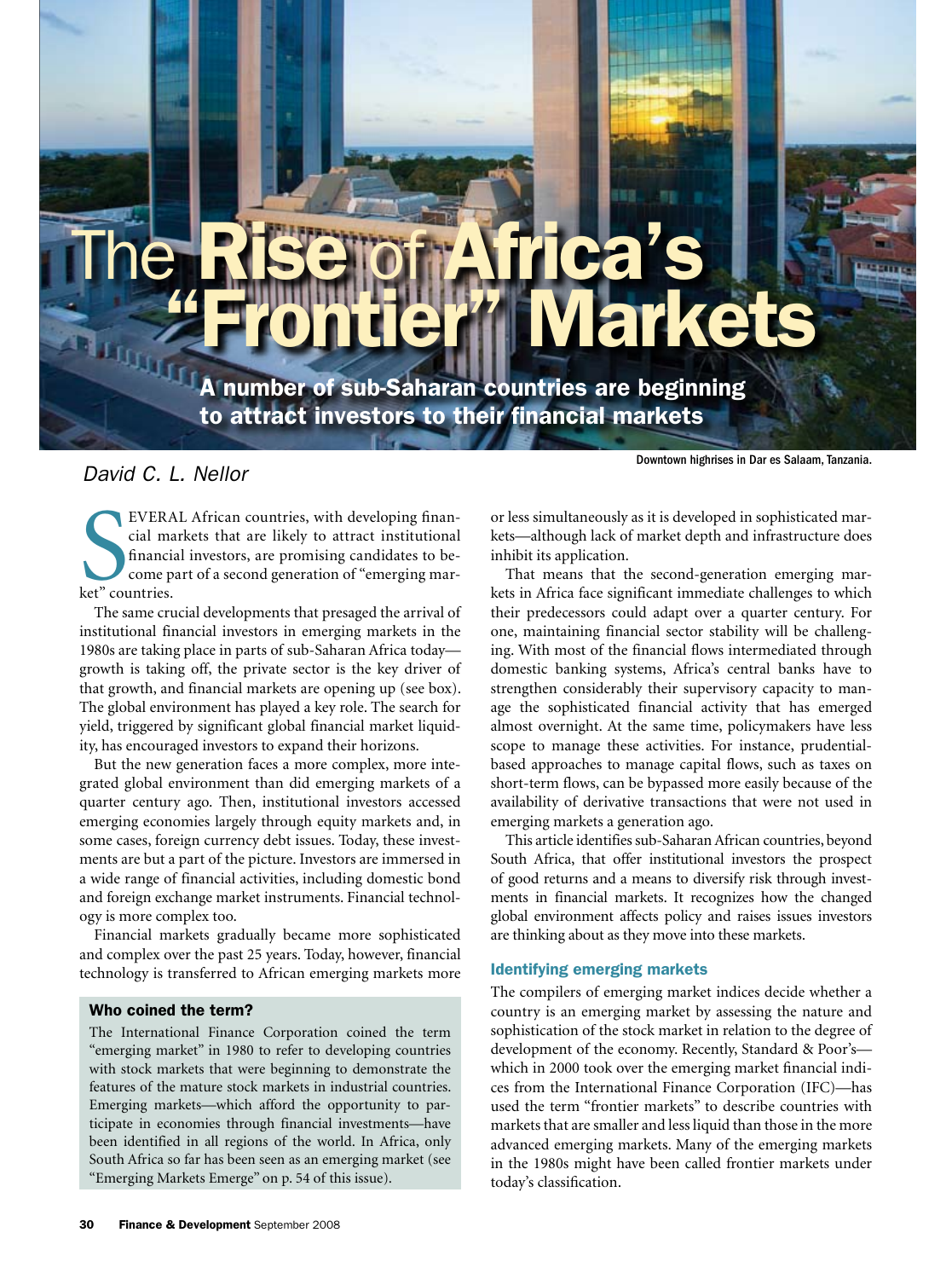The term emerging markets is used here to identify countries in sub-Saharan Africa that have financial markets and attract investor interest. The broader usage of the term emerging market in this article suggests that a positive response to several questions helps establish membership in the emerging markets group:

• Has there been a takeoff in growth?

• Is that growth led by the private sector, and has public policy embraced market-led growth?

• Are there financial markets in which to invest?

Eight sub-Saharan countries that meet these criteria and are headed toward emerging market status are benchmarked against the founding members of the Association of Southeast Asian Nations (ASEAN), which were among the early emerging markets identified by the IFC.

# A growth takeoff

Emerging markets are attractive to investors because they offer rates of return that are high relative to mature markets and offer opportunities for investors to diversify risk. High GDP growth signals that there are opportunities for investors to "buy" into the country's overall prospects or seek out opportunities by identifying undervaluation in specific sectors. Growth prospects in emerging market countries are likely to be based on technological catch-up, significant output gaps, young populations, and faster population growth than in mature markets. The processes that bring about growth may differ by country, but a track record of solid growth is common to emerging markets. The potential for risk diversification might arise at the country level when growth trends are not synchronized with mature market economies.

Attitudes toward Africa's growth prospects are influenced by Asia's experience of export-led growth. Analysts argue that export-led growth is critical if African countries are to sustain high growth and ask whether there is scope for exportled growth, particularly in the nonresource sector. Although the export-led growth model might not be as viable today as when growth was taking off in the first-generation emerging markets, Africa has potential for significant growth through import substitution and intraregional trade, as well as through traditional export markets.

Two tests could be used to determine which countries have reasonable prospects of establishing the preconditions for growth—one for resource-rich and one for resource-scarce countries.

*Africa's resource-rich countries* have a poor long-term track record for macroeconomic performance. When commodity prices were high—particularly for oil—governments spent more than their economies could absorb and exchange rates strengthened and choked off their nonresource sectors. But when commodity prices fell, the nonresource sectors failed to revive. The recent boom in commodity prices offers a laboratory experiment on growth prospects for African resource producers. How are they coping with the macroeconomic stress imposed by sustained high commodity prices? The high prices of resources in recent years have no doubt contributed to higher growth rates, but this could be a false signal; growth

in these countries could again deteriorate when commodity prices turn down—the well-known resource curse.

One way to assess the prospects for these countries is to examine how they are performing today, compared with previous episodes of high commodity prices. Is there anything to suggest that this time their performance after the boom could be different? The best emerging market prospects would be resource producers that have installed sound economic institutions to avoid the boom-bust cycle of the past. Take the case of Nigeria. Since the current oil boom started in 2004, its economic performance has been far better than in previous booms in 1974–78, 1979–83, and 1990–94—whether measuring non-oil growth or inflation (see Chart 1).

The key to this good performance is that fiscal policy has been set with an eye on the ability of the economy to absorb the domestic demand consequences of spending booming oil revenues. Use of a budget oil-price rule, which allowed spending of oil revenues in line with absorptive capacity and saving oil revenues above this budget price, was effective in breaking the link between growing oil prices and budgetary outlays that led to booms and busts in the past. If this fiscal rule can be sustained, the prospects for ongoing growth are strong.  $P$ 

*Africa's resource-scarce countries* have also had to deal with macroeconomic stress: the significantly higher commodity

#### Chart 1

(GDP growth, percent)

#### Handling the boom in Nigeria

During the first four years of the current boom, Nigeria's non-oil GDP has grown much faster than it did in earlier cycles . . .





(consumer price index, percent)

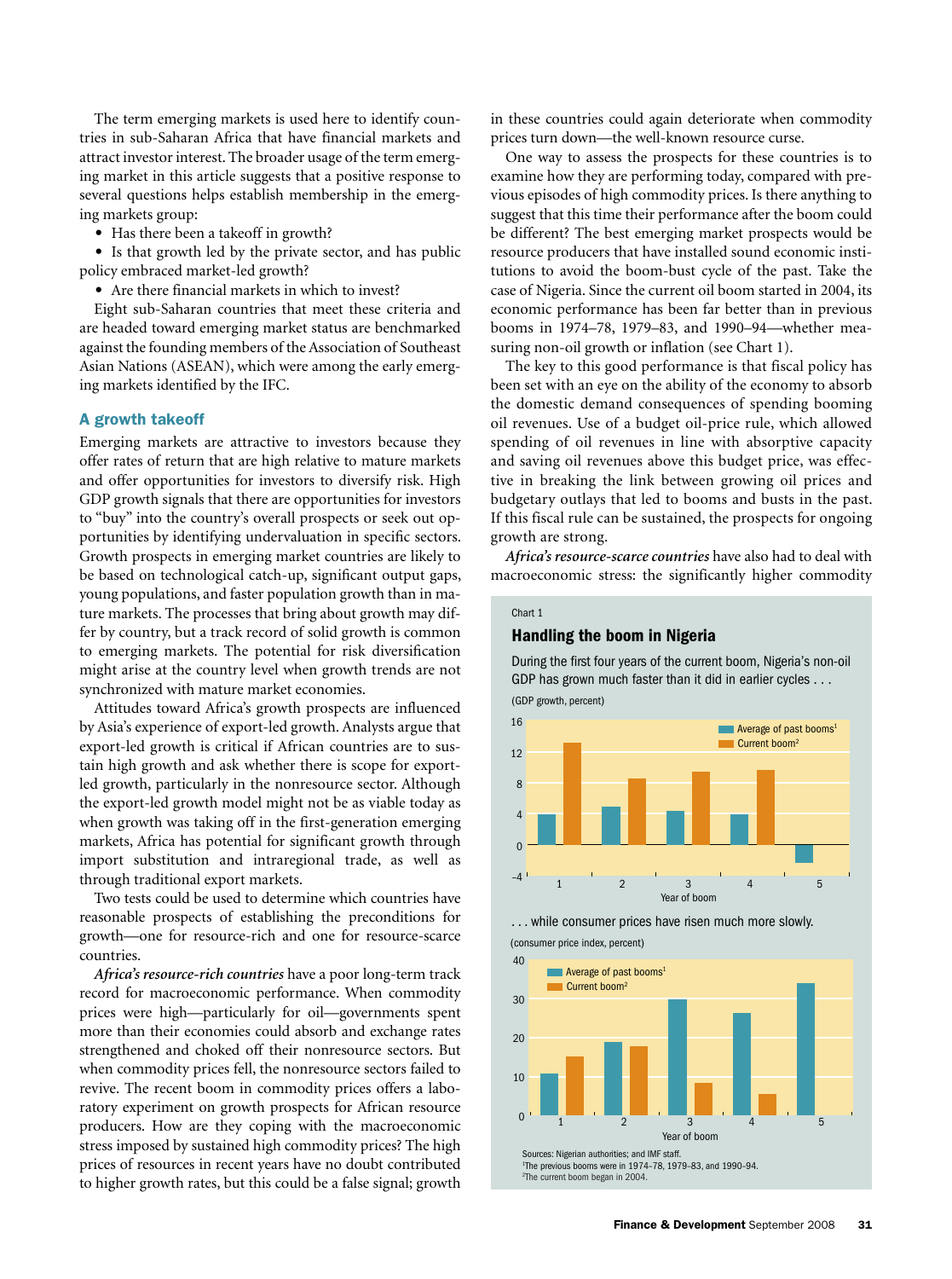prices they must pay. Which countries have nevertheless performed well? Some countries have seen high prices for their own commodities offset the high oil prices they must pay, but certainly not all. An ability to sustain growth demonstrates not only economic resilience but also a break from the past.

Growth can be looked at against terms-of-trade developments (see Chart 2). Several countries whose terms of trade turned negative—that is, the overall prices of their exports fell relative to imports—nonetheless have recorded solid growth. This is because their better policy frameworks have helped them adjust to the higher import prices. Also, because they have built significantly higher international reserves, the countries have had a cushion while this adjustment is taking place. While recognizing that policy challenges are mounting, the track record so far signals both better policies and an economic flexibility that augurs well for growth prospects.

#### Private sector–led growth

Successful emerging market countries feature the private sector as the engine of growth, irrespective of their form of economic organization. Institutional investors want to have confidence that policy will continue to support private sector development and that private property rights will be protected; here they share the interests of foreign direct investors. Africa generally fares poorly in measures of the attractiveness of the business environment, and this makes the continent a less attractive destination for investors. Stronger performance in this area is likely to be well rewarded with additional investment.

The first-generation emerging markets used policy actions to help establish them as emerging markets, and some African countries are doing likewise. Indonesia, for example, offered an extensive range of tax breaks as one indicator of its interest in investment. By the early 1980s, having established its credentials, it eliminated these benefits and adopted a conventional tax structure while continuing to sustain its competitiveness through its macroeconomic policy. In Africa today, Mozambique, which came out of a lengthy conflict, has restored private sector confidence by such actions as providing attractive fiscal arrangements for mega projects, including the massive Mozal aluminum operation. Having demonstrated a track record of strong economic performance and respect for private sector rights, Mozambique is establishing a balanced tax environment that, along with macroeconomic stability, makes it an increasingly attractive investment destination.

### Investing in financial markets

Only recently have Africa's financial markets attracted significant interest from institutional investors. Just as first-generation emerging markets welcomed institutional investors to their equity markets, African countries are doing so now. African equity market capitalization was about 20 percent of GDP in 2005, comparable to the level reached by ASEAN in the late 1980s. By 2007, Africa's equity market capitalization had surged to over 60 percent of GDP. Africa's domestic bond markets are attracting interest in a way not seen in firstgeneration emerging markets. Trading of domestic and foreign debt in the international markets has accelerated rapidly. Emerging Markets Traders Association data show that trading in Africa's debt markets (excluding South Africa) more than tripled in 2007, reaching about \$12 billion (see Chart 3).

Nigeria, as the largest country in this group, dominates the trade. During 2005–06, Nigeria received Paris Club debt relief and bought back much of the remainder of its external debt. Since then, trade in Nigerian debt has been mainly in domestic issues. Nigerian debt trading ranked 21st globally at the end of 2007; this is equal to or exceeds many first-generation emerging markets. Using a variety of investment vehicles, Nigeria's banks raised about \$12 billion in capital over 2006–07, much of it from offshore investors.

The criteria for an emerging market set out here-growth, private sector-led growth, and investible markets-can be identified in eight sub-Saharan African countries: Botswana, Ghana, Kenya, Mozambique, Nigeria, Tanzania, Uganda, and Zambia.

#### Chart 2

### Growing during adversity

Several sub-Saharan African countries whose terms of trade<sup>1</sup> turned negative have still recorded solid growth. (terms of trade, 2005–07 average)





Source: IMF, *World Economic Outlook* (April 2008). Note: Fragile states, oil-exporting countries, Zimbabwe, and South Africa are not included. 1 Terms of trade measures the overall prices of a country's exports relative to imports.

#### Chart 3

# Debt trading booms

Foreign trading in Africa's debt markets more than tripled in 2007, reaching about \$12 billion, with Nigeria dominating. (billion dollars)